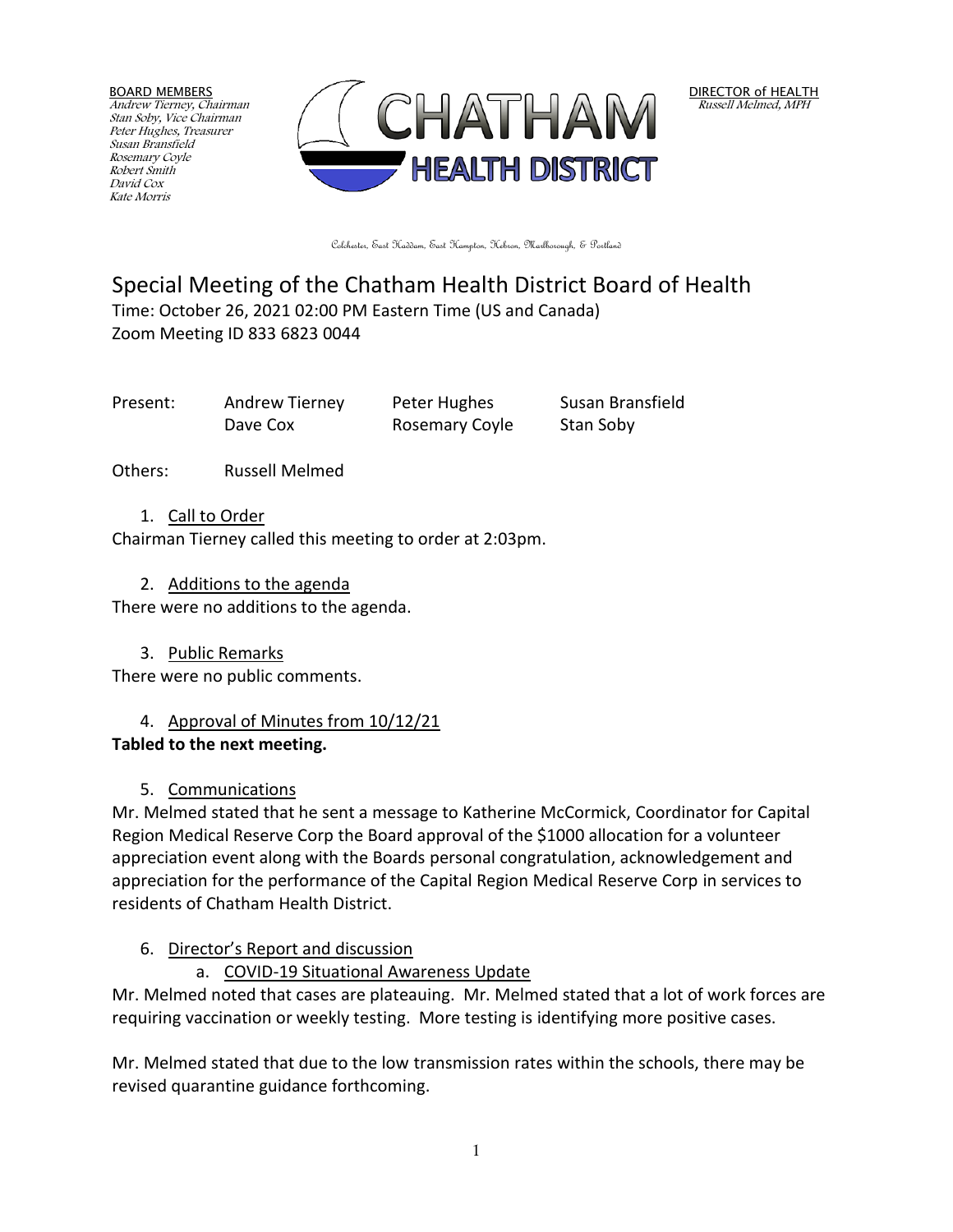Mr. Melmed stated that COVID vaccination clinics are currently being conducted throughout the District. Clinics are being held at a number of community events; trunk or treats, election day, etc. Chatham is partnering with other Griffin Vans that provide Pfizer in addition to Moderna and J&J.

Mr. Melmed stated that booster clinics for seniors will be scheduled next month following the completion of flu clinics.

Mr. Melmed stated that we are looking to make infrastructure improvements in regard to temperature monitoring of vaccine, transportation containers, and a van for vaccination clinics. Mr. Melmed stated that these purchases can be funded with the Municpal Corona Virus Relief Funds as well as the expected revenue received from billing. At this time Mr. Melmed has opted to not request ARPA funds.

#### b. Environmental Health

Environmental Health staff continues to be very busy with land use. Mr. Melmed stated that we are preparing for our annual food establishment renewals. Mr. Melmed noted that there is a project currently being conducted in East Haddam, a 44 unit "glamping" site served by a large septic system. The installation of the septic system requires many inspections and several of the sanitarians are sharing in that task.

#### c. Community Health

Community Health is currently conducting flu clinics and pushing COVID-19 safety and efficacy information out to the public.

#### d. Staffing

Mr. Melmed stated that we anticipate applying for a new grant to support Epidemiology and Laboratory Capacity. These funds will primarily go to hire additional contract tracers. Currently District staff and MRC volunteers are doing contract tracing and are doing a great job, but are not able to keep up will all the cases.

#### e. Building

Mr. Melmed commented on the need for additional office space. There is currently vacant offices in the main office building. However, the cost for renting the additional space may be too much. Mr. Melmed continues to look for a centralized location, approximately 4000sft to house 12-13 staff.

#### f. Budget

Mr. Melmed stated that with the unexpected vaccine revenue, Municipal Corona Virus Relief funds, budgeted environmental fees, and additional grant funds the budget is in good shape. Mr. Melmed is hoping to get George Sinnamon in to conduct our audit in order to help better prepare next years budget.

In regard to the audit, Ms. Bransfield requested that expenses be identified that were used under the Municipal Corona Virus Relief Funds.